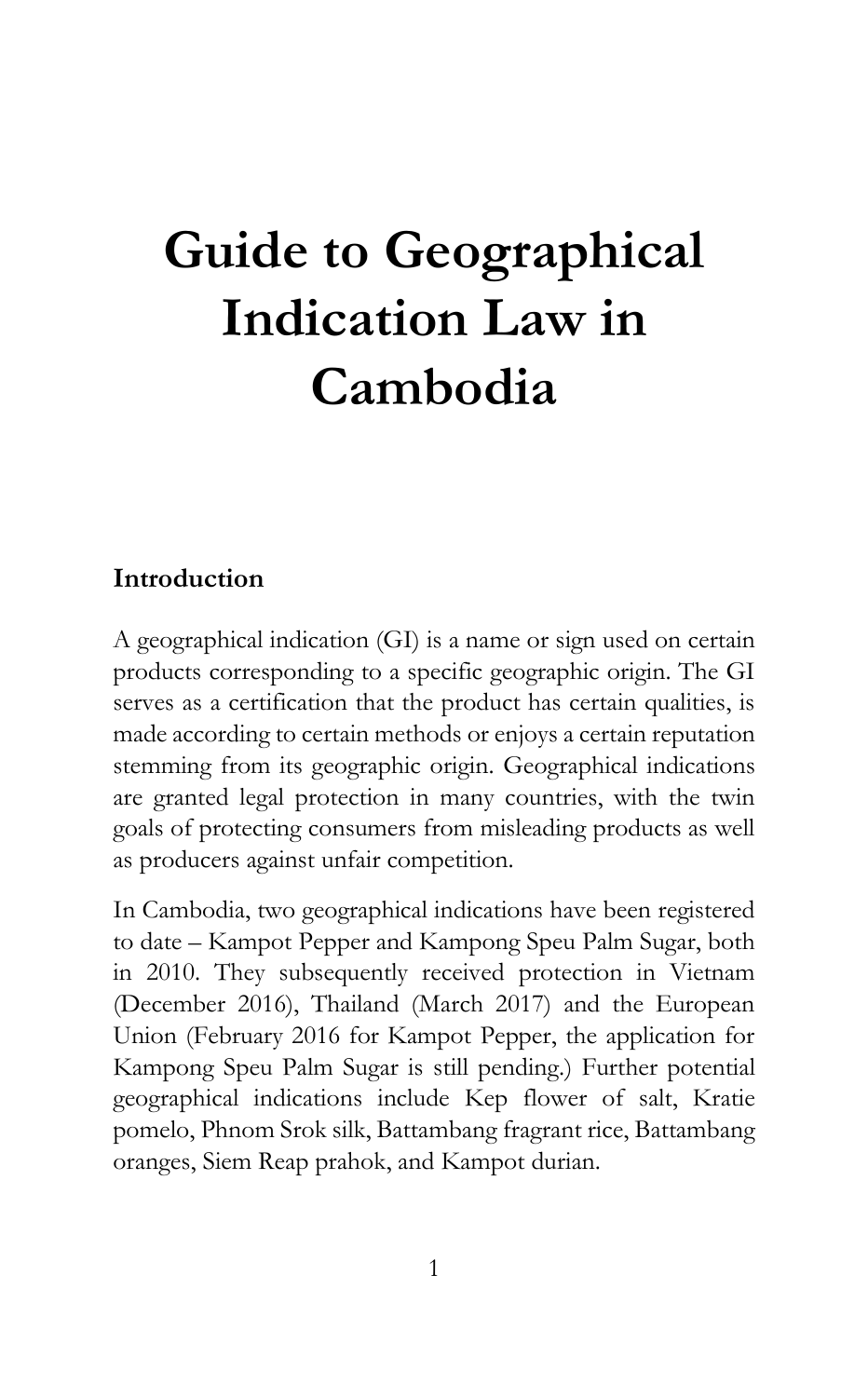Geographical indications in Cambodia are based on three legal instruments. The first Declaration (Prakas) on the Procedures for Registration and Protection of Geographical Indications, dated May 18, 2009, served as the basis for the registration of Kampot Pepper and Kampong Speu Palm Sugar. This declaration was however superseded by the Law on Geographical Indications, dated January 20, 2014. While this first Declaration is no longer in force, the law specifically states that any GI registered prior to the law (i.e. Kampot Pepper and Kampong Speu Palm Sugar) shall remain valid.<sup>1</sup> Following enactment of the law, another Declaration on the Procedures for Registration and Protection of Geographical Indications came into force on December 29, 2016.

On March 9, 2018, Cambodia became the first country to join the Geneva Act of the Lisbon Agreement on Appellations of Origin and Geographical Indications. This provides a faster and cheaper procedure for producers to protect their distinctive designations abroad.<sup>2</sup> The Geneva Act will enter into force three months after five eligible parties have deposited their instruments of ratification or accession.<sup>3</sup>

## **Scope of Application**

Any goods, whether agricultural, foodstuffs, handicraft or other, can be the subject of a geographical indication, so long as they are produced or transformed in Cambodia.<sup>4</sup>

<sup>1</sup> Law on Geographical Indications Law, Art. 25

<sup>2</sup> "Cambodia first to join the Geneva Act of WIPO's Lisbon Agreement" – WIPO Press Release, March 9, 2018.

<sup>3</sup> Id.

<sup>4</sup> Law on Geographical Indications Law, Art. 3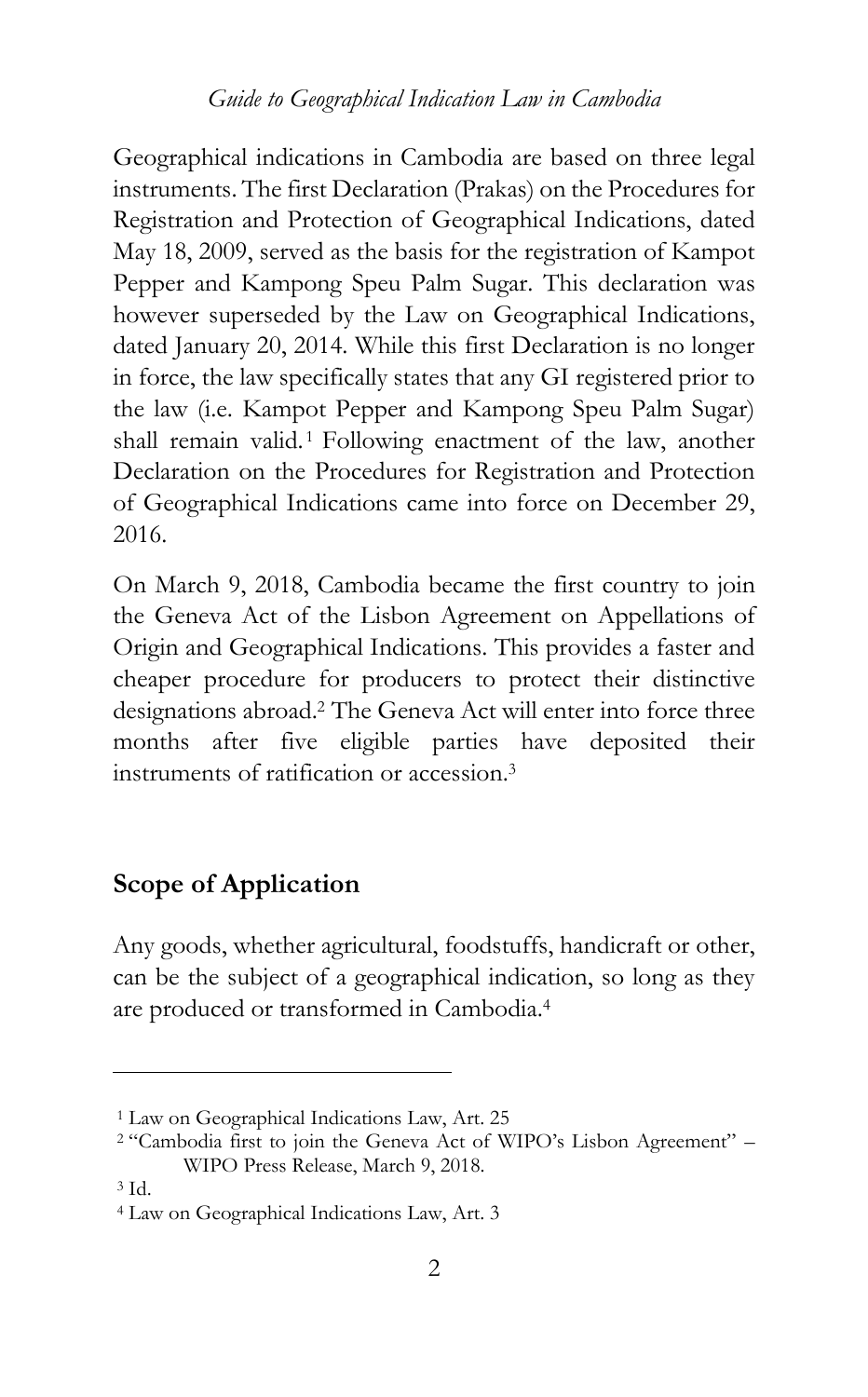It is important to note that while a geographical indication will typically take its name from a geographic area, the production area of the GI goods is not necessarily coterminous with administrative borders found on a typical map. Thus, the production area of Kampot Pepper covers most, but not all, of Kampot province as well as all of neighboring Kep province.<sup>5</sup> Similarly, Kampong Speu palm sugar can be collected, produced and packaged in Kampong Speu province as well as parts of neighboring Kampong Chhnang, Kandal and Phnom Penh provinces.<sup>6</sup>

## **Application Procedure**

The first step in applying for a GI is to form what is known as a Geographical Indication Association with the Ministry of Interior. Producers groups, operators, institutions and other interested parties wishing to obtain a GI must form such a nonprofit association and deposit their statute with the Ministry of Commerce. The association itself, rather than its individual members, is the applicant and owner of the GI.<sup>7</sup> Aside from applying for and owning the GI, the primary role of the association is to ensure that its members comply with the book of specifications and other legal requirements. At present, two associations have been established – the Association for the Promotion of Kampong Speu Palm Sugar and the Kampot Pepper Promotion Association.

Once the association is established, an application for registration can be filed with the Ministry of Commerce. The

<sup>5</sup> Book of Specifications of Kampot Pepper

<sup>6</sup> Book of Specifications of Kampong Speu Palm Sugar

<sup>7</sup> Law on Geographical Indications Law, Art. 7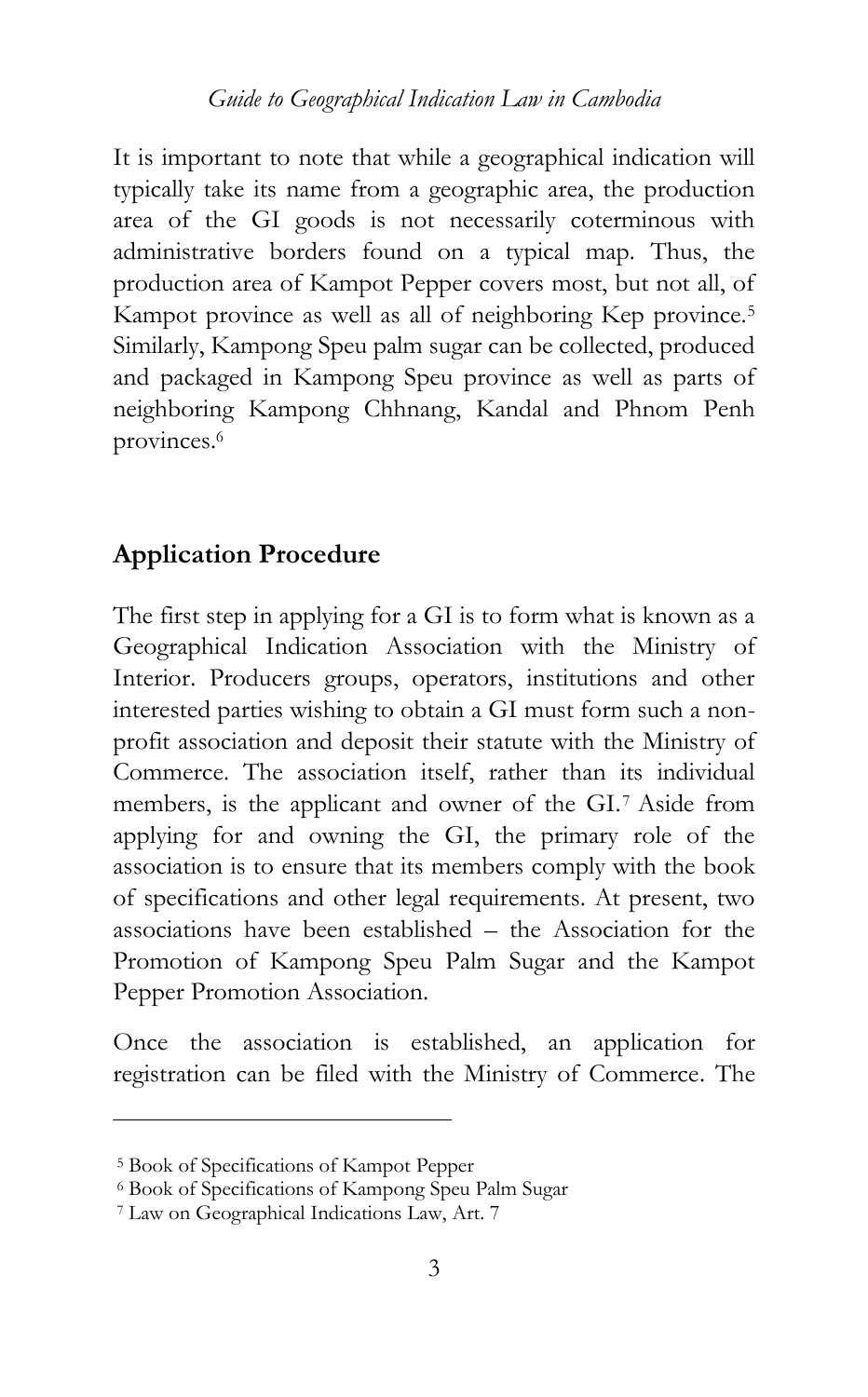application shall consist of the relevant government form either in Khmer or English, the book of specifications, a sample of the product and a receipt of the filing fee.<sup>8</sup> Following the filing of the application, the Ministry of Commerce verifies that it satisfies the necessary requirements and will notify the applicant within fortyfive days.<sup>9</sup> If the application is deemed deficient, the applicant has six months to rectify the issues identified or otherwise respond to the Registrar, otherwise the application will be deemed abandoned.

Once the application is deemed to be complete, it will enter the substantive examination phase. This involves the Ministry of Commerce verifying the accuracy of the information in the application, and ensuring that the indication is not contrary to laws, morality, religion, good custom or public order, is not misleading or confusing, is not the name of a plant variety or animal breed, and not a generic term. <sup>10</sup> The Ministry of Commerce will also visit the site of production of the goods, and may invite the applicant or interested persons to provide further explanation or evidence. The Ministry is also free to invite experts to provide advice and take that into consideration in deciding on the application.

Assuming the application passes substantive examination, the Ministry will register the GI and issue a certificate to the applicant. The GI will be published in the Official Gazette of the Ministry of Commerce no later than 30 days from the registration date<sup>11</sup>, providing any interested party the opportunity to oppose the registration. <sup>12</sup> Oppositions must be filed within 90 days of

<sup>8</sup> Law on Geographical Indications Law, Art. 8

<sup>9</sup> Law on Geographical Indications Law, Art. 9

<sup>10</sup> Law on Geographical Indications Law, Art. 11

<sup>11</sup> Prakas No. 422 (Declaration) on Geographical Indications, Art. 15

<sup>12</sup> Law on Geographical Indications Law, Art. 12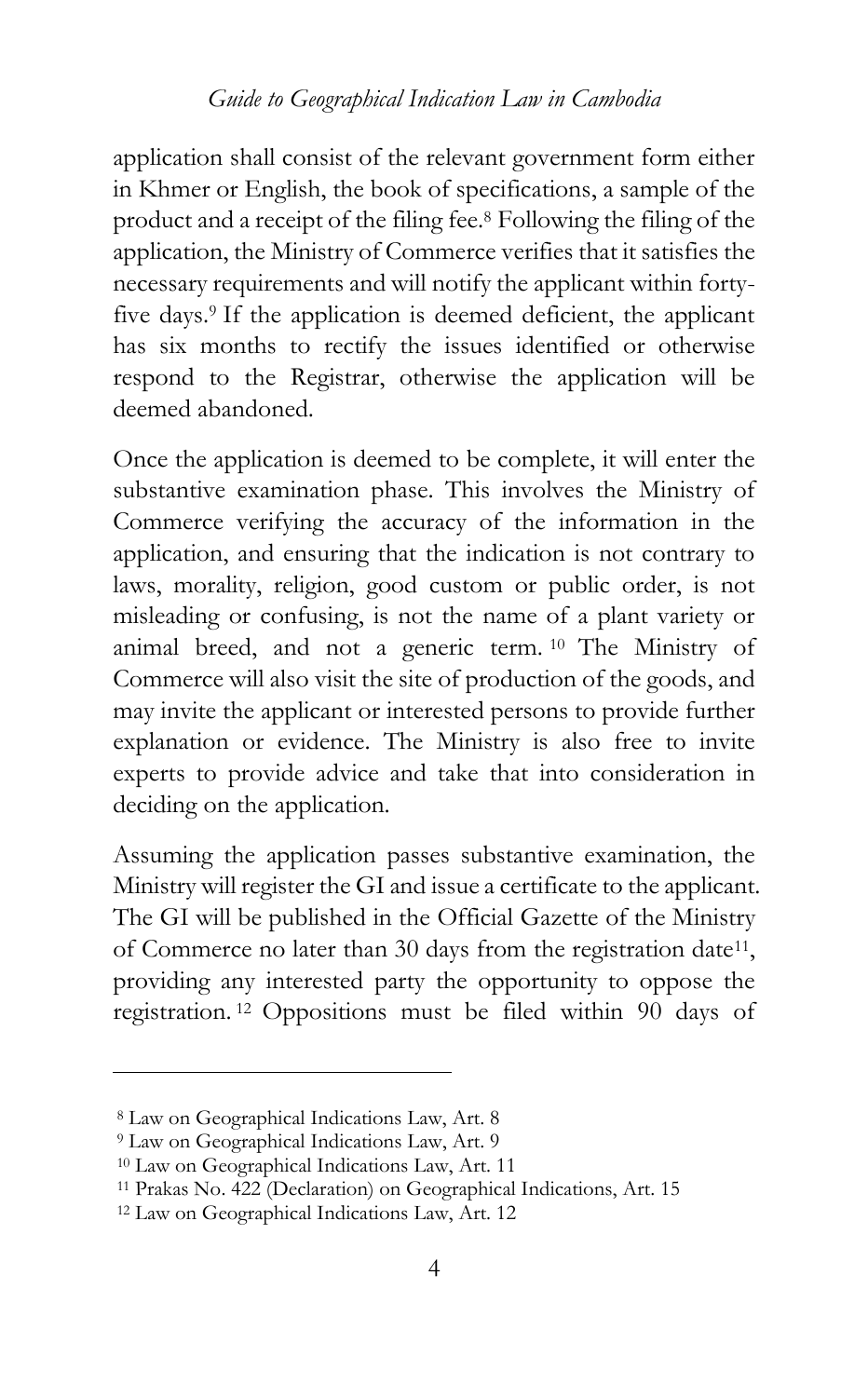publication on the grounds provided in the Articles 4 (definition of GI) and 10 of the Law on Geographical Indications <sup>13</sup> , otherwise the registration shall be final.

# **Foreign Geographical Indications**

Geographical Indications registered in any foreign country may be re-registered in Cambodia, thus giving the holder the same rights as a domestic GI.<sup>14</sup> The foreign GI must be registered in accordance with the laws of its country of origin and must not have fallen into disuse there <sup>15</sup>

The application for registration of a foreign GI must be made by a legal trademark agent, administrative representative or foreign representative to the Ministry of Commerce.<sup>16</sup> The application and opposition procedures are the same as for domestic applicants, as described above.<sup>17</sup>

As of the date of publication, two foreign geographical indications have been applied for in Cambodia.

# **Book of Specifications and Control Compliance**

The book of specifications is promulgated by the GI Association, setting forth the geographic production area, production conditions and quality control process.

<sup>13</sup> Law on Geographical Indications Law, Art. 16

<sup>14</sup> Law on Geographical Indications Law, Art. 19

<sup>15</sup> Id.

<sup>16</sup> Law on Geographical Indications Law, Art. 20  $17 \text{ Id}$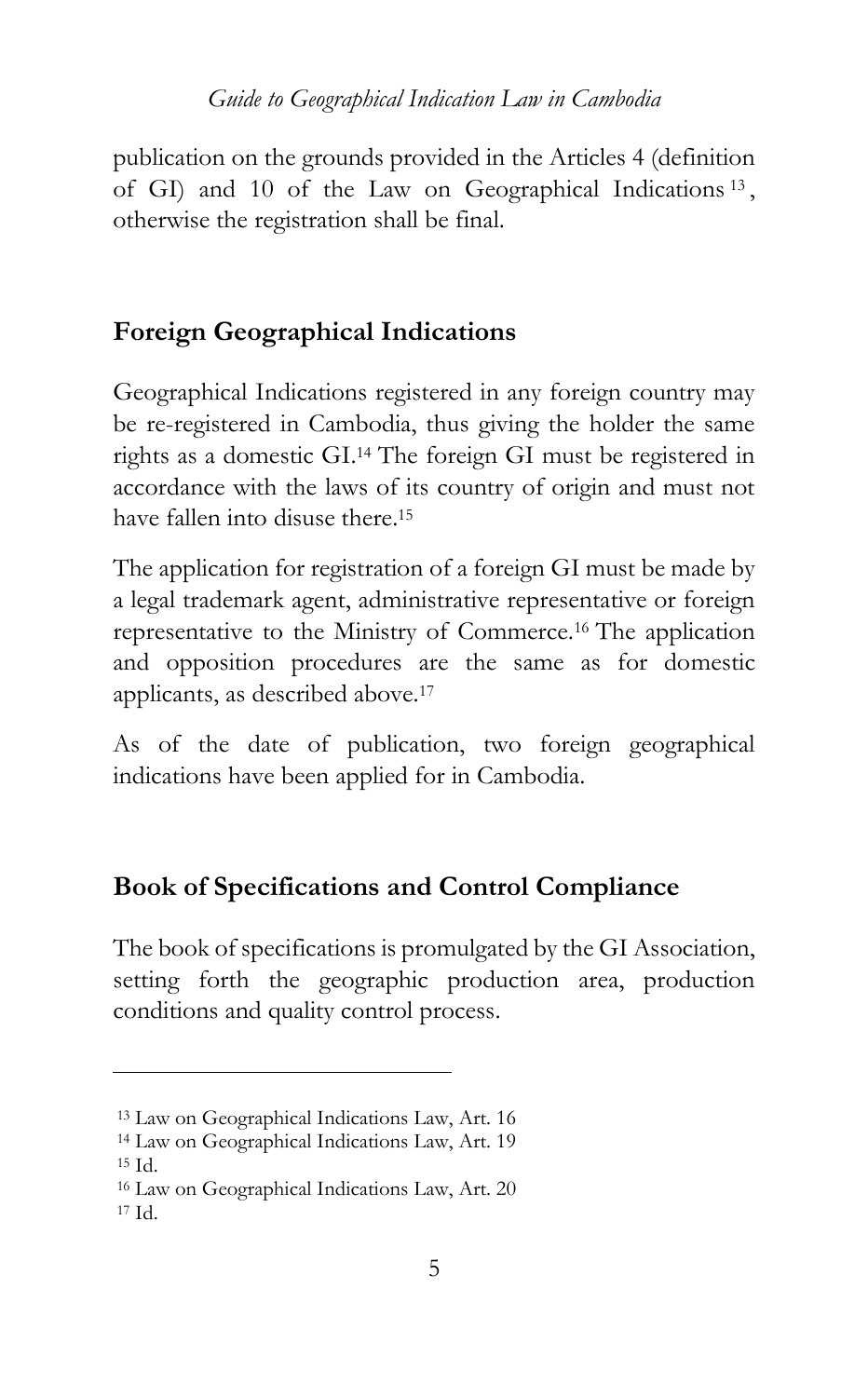Compliance with the book of specifications is to be carried out by a certification or control body on an annual basis. The body must be legally registered in Cambodia, approved by the Ministry of Commerce, and accredited according to the International Standard Organization or otherwise has a reliable control system, but otherwise can be freely chosen by the GI Association. <sup>18</sup> In the case of Kampot Pepper, the French group ECOCERT has served as certifying body. The body is to deliver an annual report to the Ministry of Commerce's Department of Intellectual Property Rights. <sup>19</sup> The report in a foreign language must be translated into Khmer with a certified translation, and include the list of certified producers, operators, products, quantities, and any measures taken.<sup>20</sup>

The body is responsible for reporting any cases of noncompliance to the Ministry of Commerce, and the countermeasures and sanctions taken.<sup>21</sup> These can range from remarks and advice to the permanent revocation of the operator or producer's right to use the GI.

The Ministry of Commerce has broad powers to monitor the certification body, including revoking their authority to certify compliance with the book of specifications and ordering the GI Association to seek a new body.<sup>22</sup>

<sup>18</sup> Law on Geographical Indications Law, Art. 26

<sup>19</sup> Id.

<sup>20</sup> Id.

<sup>21</sup> Id.

<sup>22</sup> Law on Geographical Indications, Art. 27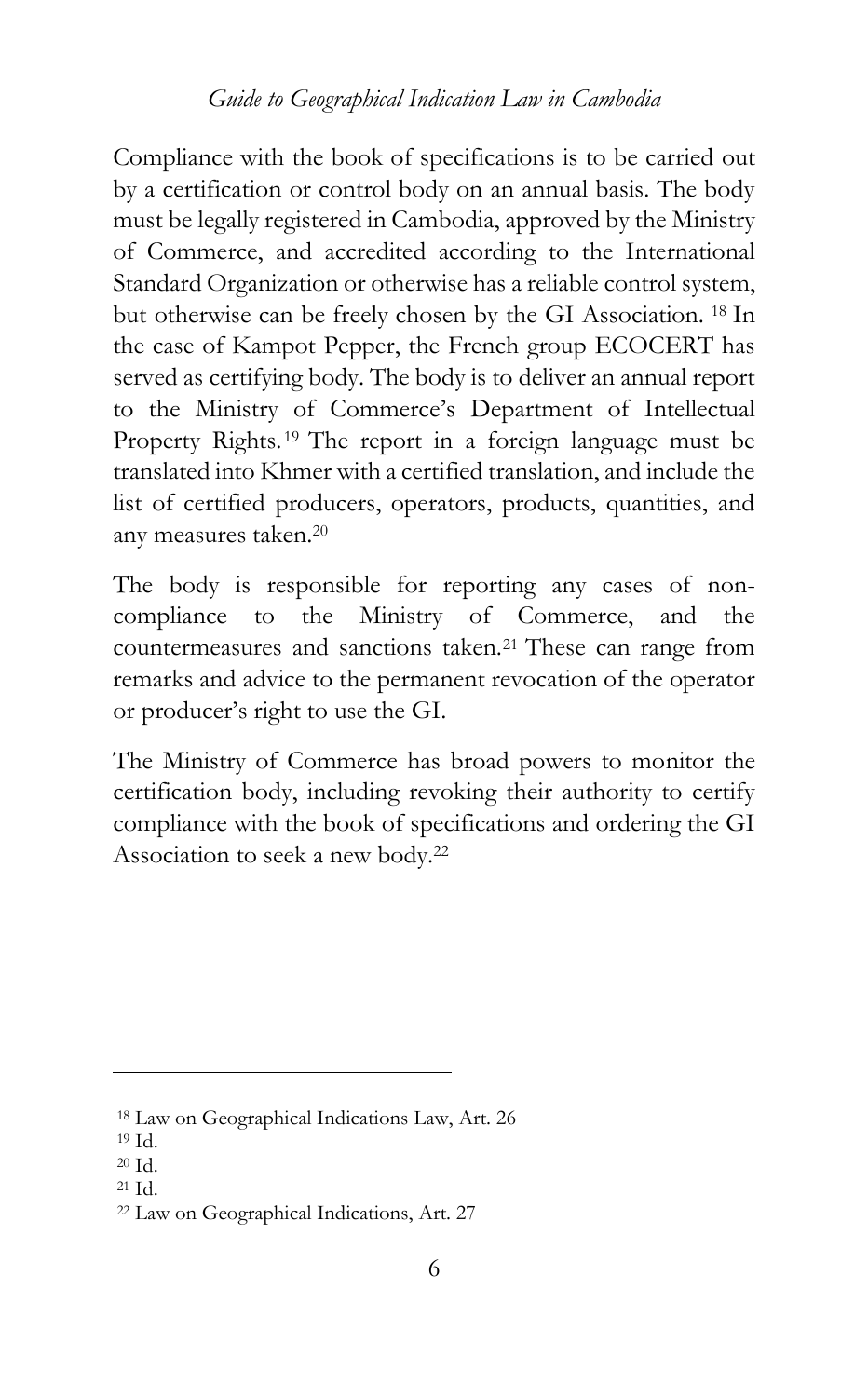# **Rights**

A registered GI may only be used by members of the association, producers, and/or operators on products made in compliance with the book of specifications. <sup>23</sup> This right may not be transferred to a third party.<sup>24</sup> The owner of a GI, meaning the association, can complain to the competent court against any person who has engaged in unauthorized use of the GI. This is defined as any:<sup>25</sup>

- Direct or indirect commercial misuse of a registered geographical indication in respect of identical or comparable goods to those of the registered geographical indication where the misuse benefited or would benefit from the reputation of the geographical indication;
- Unauthorized use, imitation, evocation or translation of the geographical indication even if the true origin of the goods is accompanied by the expression such as "style", "type", "method", "manner", "imitation", or translations of such expressions, or of similar expressions likely to mislead the public;
- False or misleading indication as to origin, nature, or specific quality of the goods appearing on packaging, or in advertising materials or on other documents concerning the goods that are likely to mislead its origin;
- Other practices likely to mislead the public as to the true

<sup>23</sup> Law on Geographical Indications Law, Art. 22

<sup>24</sup> Id.

<sup>25</sup> Law on Geographical Indications Law, Art. 23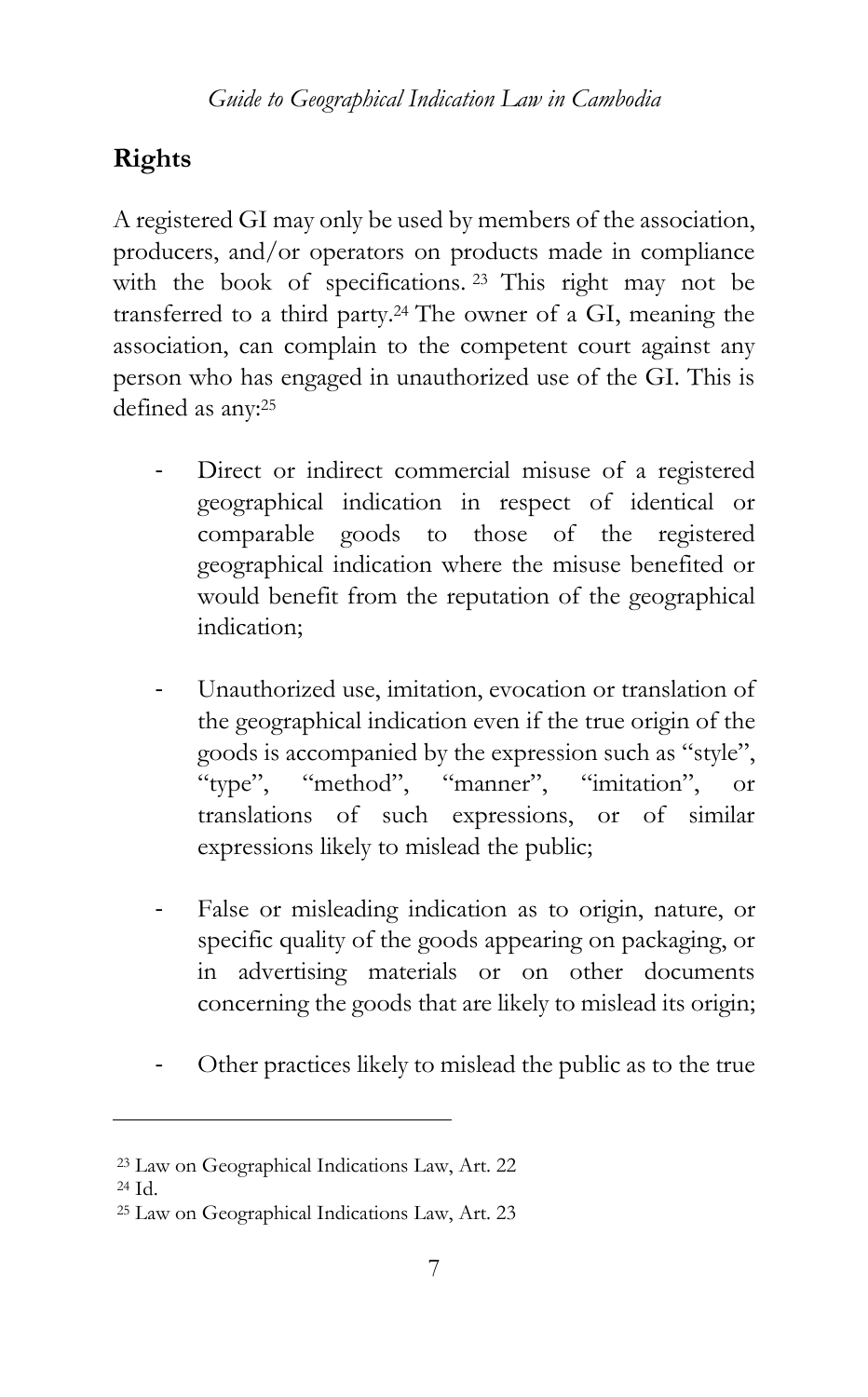origin of the goods.

A GI registration is valid indefinitely from the date of filing of the application, unless cancelled or invalidated.<sup>26</sup>

### **Geographical Indications and Trademarks**

Geographical Indication registrations, and applications therefore, can prevent the registration of trademarks in certain circumstances. Thus, a trademark application will be rejected if there is an earlier-filed GI application that is identical or confusingly similar.<sup>27</sup> Further, once the GI is registered, it will prevent any trademarks for the same type of goods from being registered that are misleading, a broader standard than identical or confusingly similar.<sup>28</sup> However, trademarks registered in good faith prior to the GI are grandfathered-in, meaning they may continue to be used provided there are no other grounds for invalidation.<sup>29</sup>

### **Enforcement and Penalties**

As an interim measure, upon court order, goods that are suspected to be infringing a GI may be detained, as can any materials and core equipment used in their production.<sup>30</sup> Any infringing goods that are imported, exported, sold or offered for

<sup>26</sup> Law on Geographical Indications Law, Art. 24

<sup>27</sup> Law on Geographical Indications Law, Art. 31

<sup>28</sup> Id.

<sup>29</sup> Id.

<sup>30</sup> Law on Geographical Indications Law, Art. 37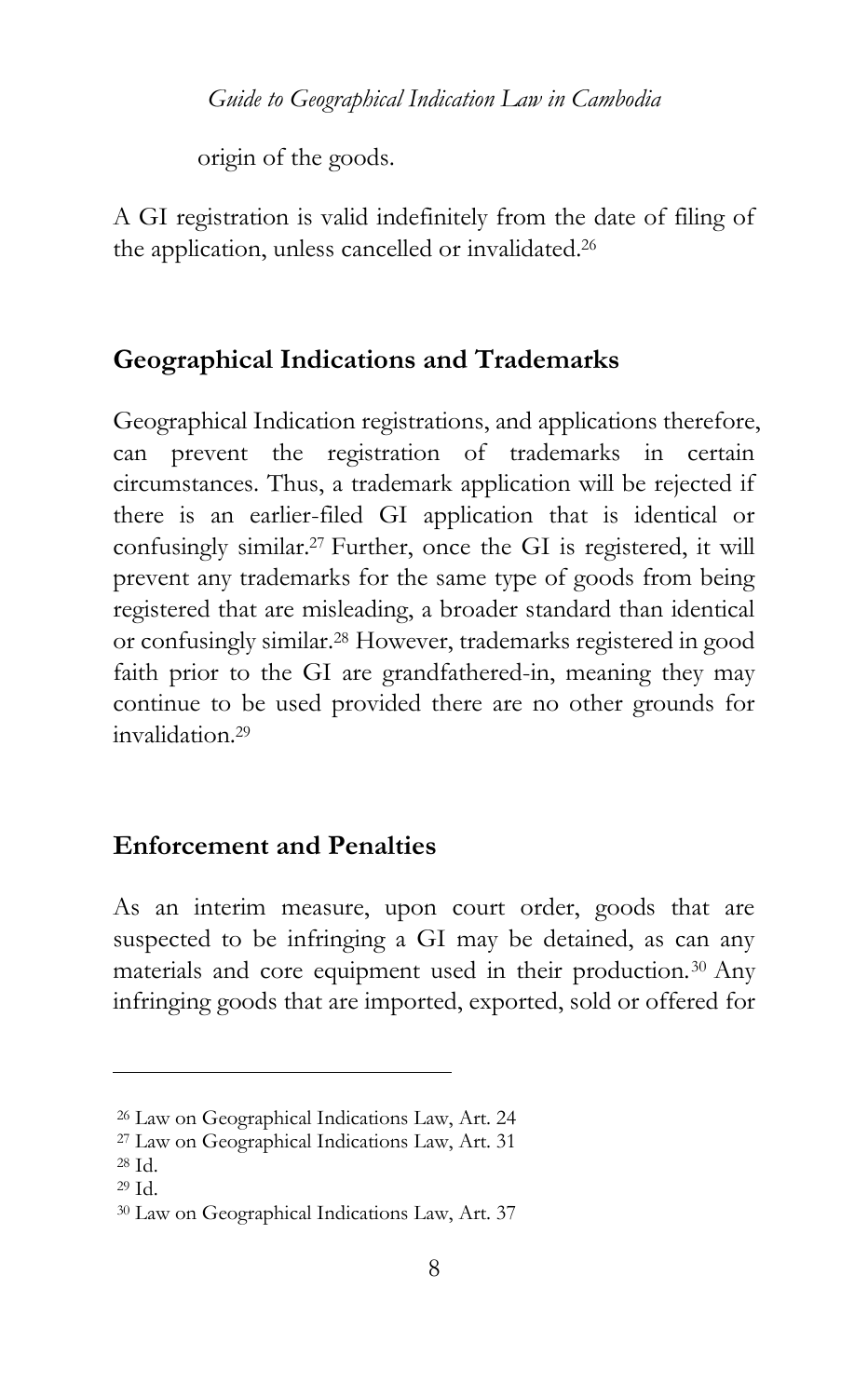sale can be confiscated by the competent authorities upon a court decision, irrespective of anyone being convicted of an offence.<sup>31</sup>

Criminal punishment of imprisonment from one to five years, plus a fine of two million to twenty million Riels (approximately USD 500 to USD 5,000), shall apply to the following offences:<sup>32</sup>

- Misuse of a registered geographical indication for direct or indirect commercial purposes in respect of identical or comparable goods to those of the registered geographical indication where that misuse benefits or could benefit from the reputation of the geographical indication;
- Unauthorized use, imitation, or evocation or translation of the geographical indication even if the true origin of the goods is accompanied by the expression such as "style", "type", "method", "manner", "imitation", or translations of such expressions, or of similar expressions likely to mislead the public;
- False or misleading indication as to the origin, nature, or specific quality of the goods appearing on packaging, or in advertising materials or on other documents concerning the goods that are likely to mislead as to its origin;
- Other acts likely to mislead the public as to the true origin of the goods.

<sup>31</sup> Id.

<sup>32</sup> Law on Geographical Indications Law, Art. 39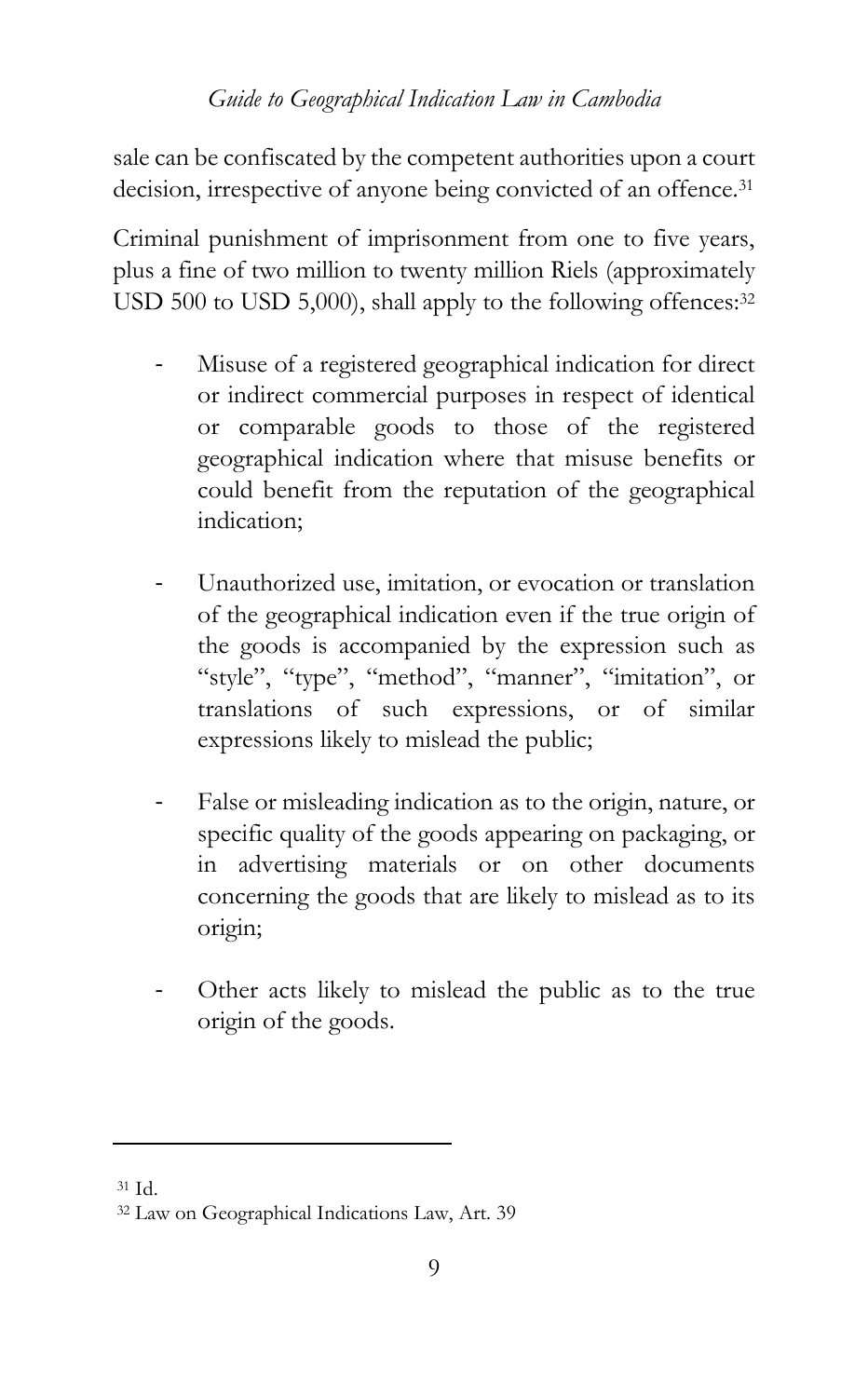Additional criminal penalties apply to legal entities found to be responsible for infringement of the geographical indication. <sup>33</sup> The criminal punishment for legal entities for the above acts shall be a fine from twenty million to fifty million Riels (approximately USD 5,000 to USD 12,500) with additional punishments stipulated in the Criminal Code, such as dissolution and liquidation of legal entities, placement under judicial supervision, prohibition from carrying on activities, disqualification from public tenders, ownership sale and destruction of items confiscated, confiscation of rights of third parties, publication of decisions, and broadcasting of decision by audiovisual communication.<sup>34</sup>

<sup>33</sup> Geographical Indications Law, Art. 39 <sup>34</sup> Id.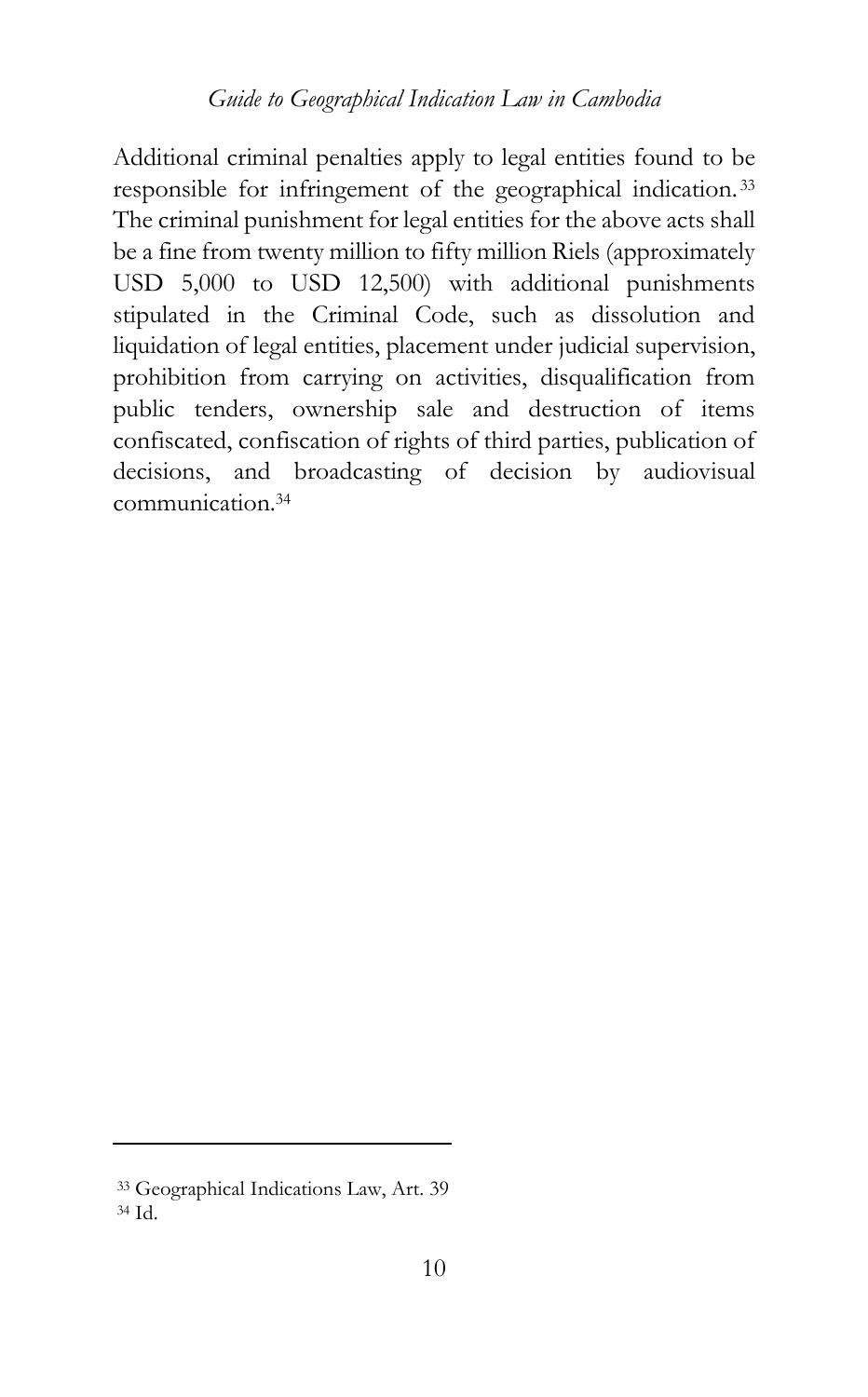## **Pheng Thea**

Pheng Thea is the co-founder and principal of Abacus IP, a fullservice intellectual property agency in the Kingdom of Cambodia. A seasoned IP professional, Mr. Pheng is licensed by the Cambodian Ministry of Commerce's Department of Intellectual Property and certified by the World Intellectual Property Organization.

Prior to founding Abacus IP, Mr. Pheng lead the IP prosecution practice at a leading Cambodian law firm. His practice involved the registration and maintenance of hundreds of trademarks, patents, industrial designs and other forms of IP on behalf of innovators and businesses from around the globe.

Mr. Pheng is a graduate of the faculty of law of Pannasastra University of Cambodia. In addition, he holds a Certification in Intellectual Property Specialization from the World Intellectual Property Organization and the University of South Africa.